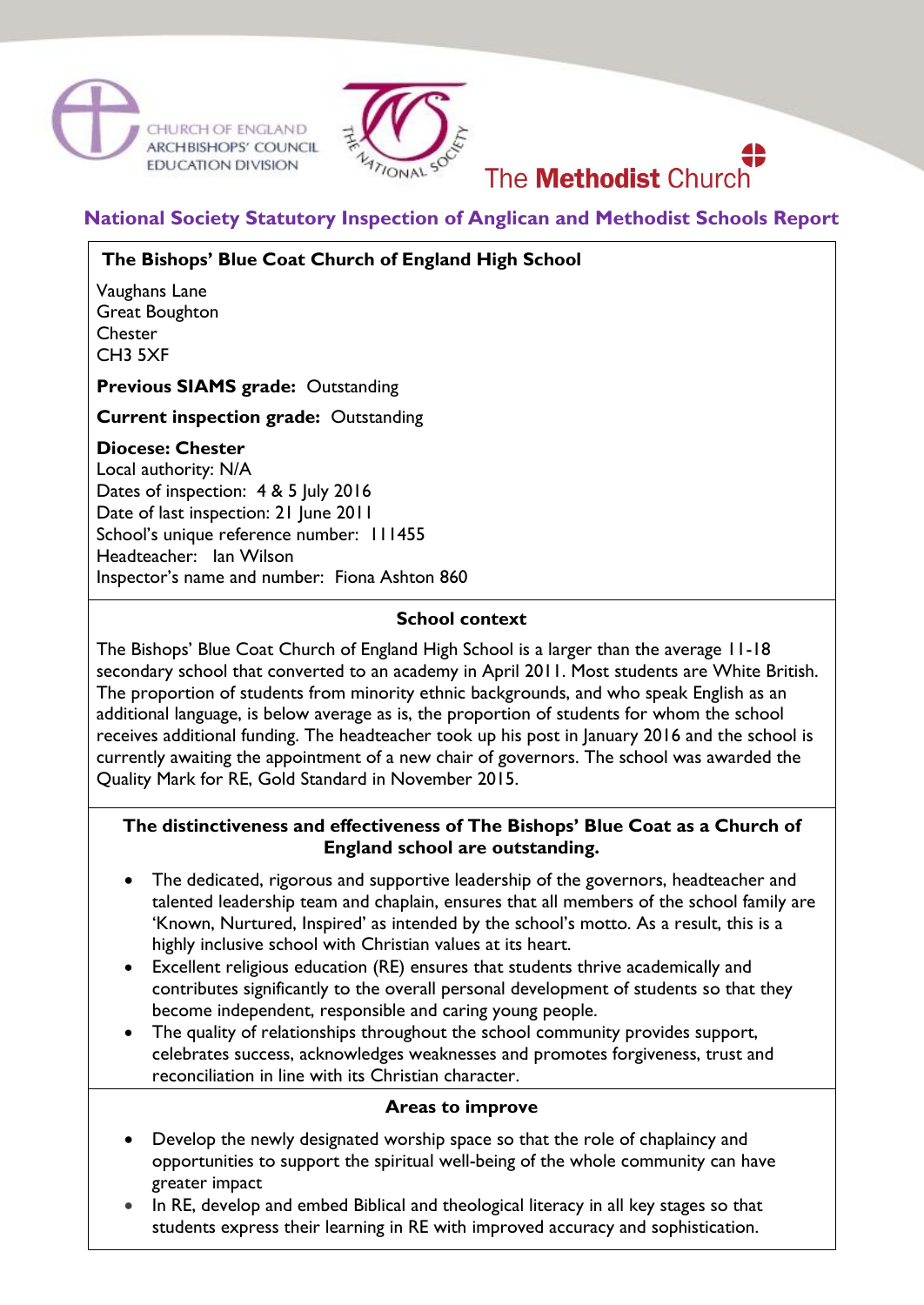## **The school, through its distinctive Christian character, is outstanding at meeting the needs of all learners**

Christian values are deeply embedded and visually celebrated at The Bishops' Blue Coat School resulting in excellent spiritual, curricular and extra-curricular opportunities and decisions. All members of the community are encouraged to know God, have faith nurtured and be inspired to serve God and others. Students understand that the school motto of 'Known, Nurtured, Inspired', shapes their educational experience. Welcomed, encouraged and cared for, students achieve beyond expectation and in excess of national averages. The curriculum meets the varying needs and abilities of students and there is excellent pastoral and academic support for students from Year 6 through to leaving the school. For some students, Oasis nurture groups and, at Key Stage 4, appropriate and well monitored off-site provision ensures individual needs are effectively met. Sixth form students, value the quality of next steps guidance and support that they are offered. Attendance is good and students enjoy being at the school. Guided by Jesus' Great Commandment 'Love your neighbour as you love yourself', excellent provision exists for students to develop spiritually, morally, socially and culturally. This is embedded in learning across the curriculum, as well as, through Lessons for Life and enrichment days. The rich opportunities provided for prayer and worship that is distinctly Christian, but accessible to students of other or no faith background, endorses this. One student, without a faith background, stated that worship gives you 'Christian and moral values to live your life by'. The Bible is central to worship and students can explain its messages and impact. This motivates their support of charities locally, nationally and internationally and helps students to grow in their understanding of diversity. Relationships are a palpable strength of the whole school. Staff, students and parents repeatedly attribute this to the Gospel message in action. Students articulate the emphasis on trust and respect and, when needed, restorative justice and reconciliation as relating to the example of Jesus. Students and parents know that there is always an adult to speak to, and on the rare occasions that bullying of any sort occurs, it is immediately and effectively addressed. Excellent religious education (RE) makes an outstanding impact upon SMSC and the Christian distinctiveness of the school. The subject knowledge of teachers is exceptional and therefore students gain an accurate understanding of Christianity and other faiths. Work in the classroom is augmented by a range of enrichment activities that encourage students in their understanding of diversity in the local context and beyond. For example, visits are made to places of worship of other faiths.

## **The impact of collective worship on the school community is outstanding**

Collective worship is a significant strength of the school. A Key Stage 4 student commented that 'It is natural to pray at Bishops'. There is a well-planned, and robustly evaluated, programme of worship that facilitates students gathering twice weekly in year groups and in form groups at other times. Worship planning by the Chaplain and members of the senior leadership team with responsibility for Beliefs, Values and the Whole Person and the Sixth Form is meticulous. Thus students are exposed to collective worship that celebrates both the liturgical year and the breadth of the Anglican tradition. This includes worship in both the parish church and Chester Cathedral. Local clergy and a Christian youth worker support school leaders, and other staff, in leading worship. Each brings their own style and Christian witness to the worship they lead but, the use of a lit candle and a common form of words to signal the start and end of worship, supports students in their understanding of what is occurring. Students value highly the school prayer, written by previous students, because it is prayed together and keeps past students present in the school. The students' Assemble and Pre-Assemble drama groups and Ethos Ambassadors, amongst others, regularly prepare, lead and evaluate worship. Reboo worship resources facilitate and enrich form worship. Students and staff value Reboo for the mixture of scripture, prayer, reflection and theology that it encourages. The Chaplain's ability to create pop-up prayer spaces and his co-ordination of scripture biased Reflection Days, nurture students in their understanding of, and relationship with, God. The thriving Christian Union – Beta, provides another means by which students understand the relevance of the Bible and the power of the Trinity.